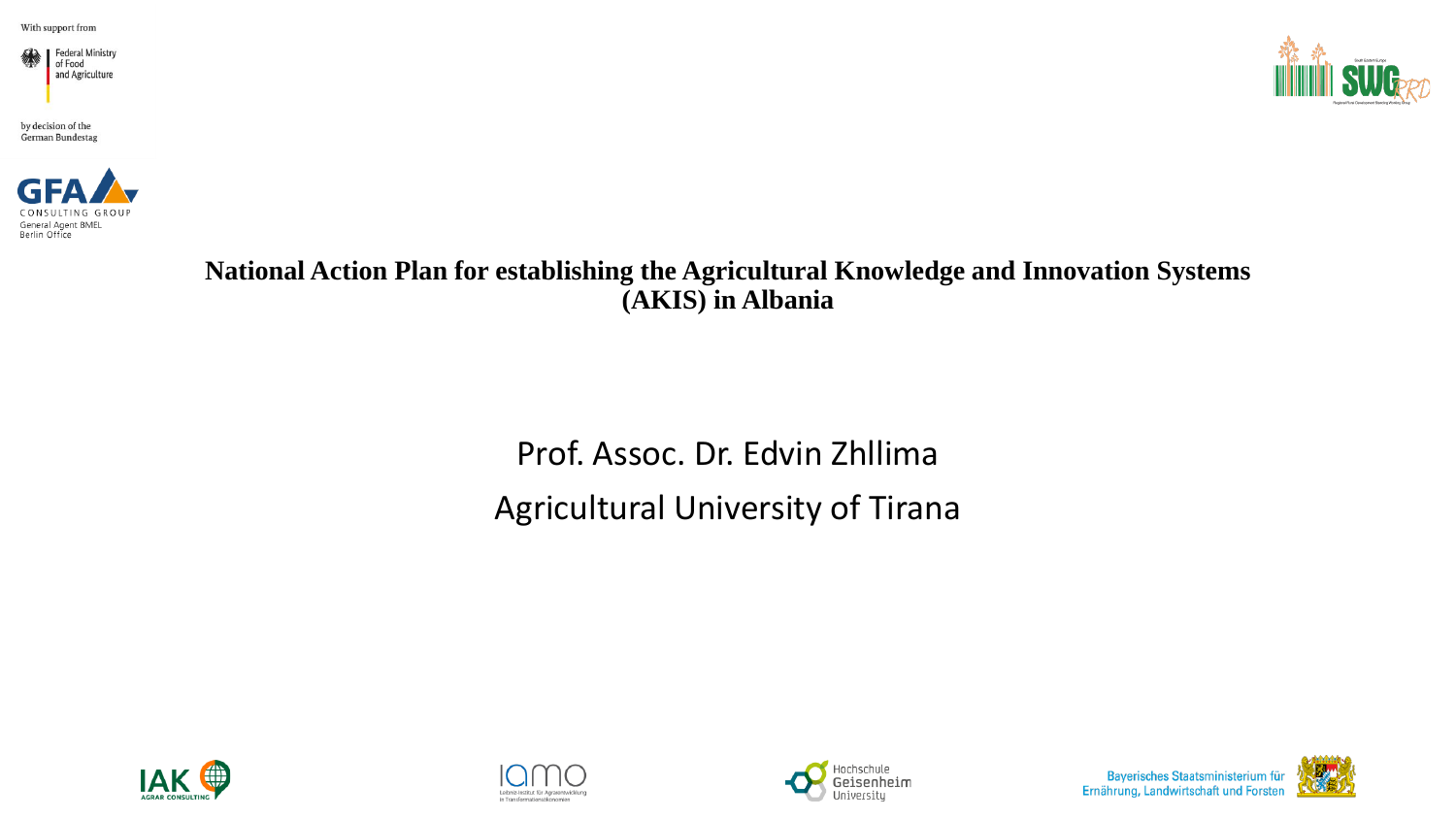

#### Structure



- Bacground
- Approach and structure
- Main objectives
- Action plan pillars
- Points for discussion.









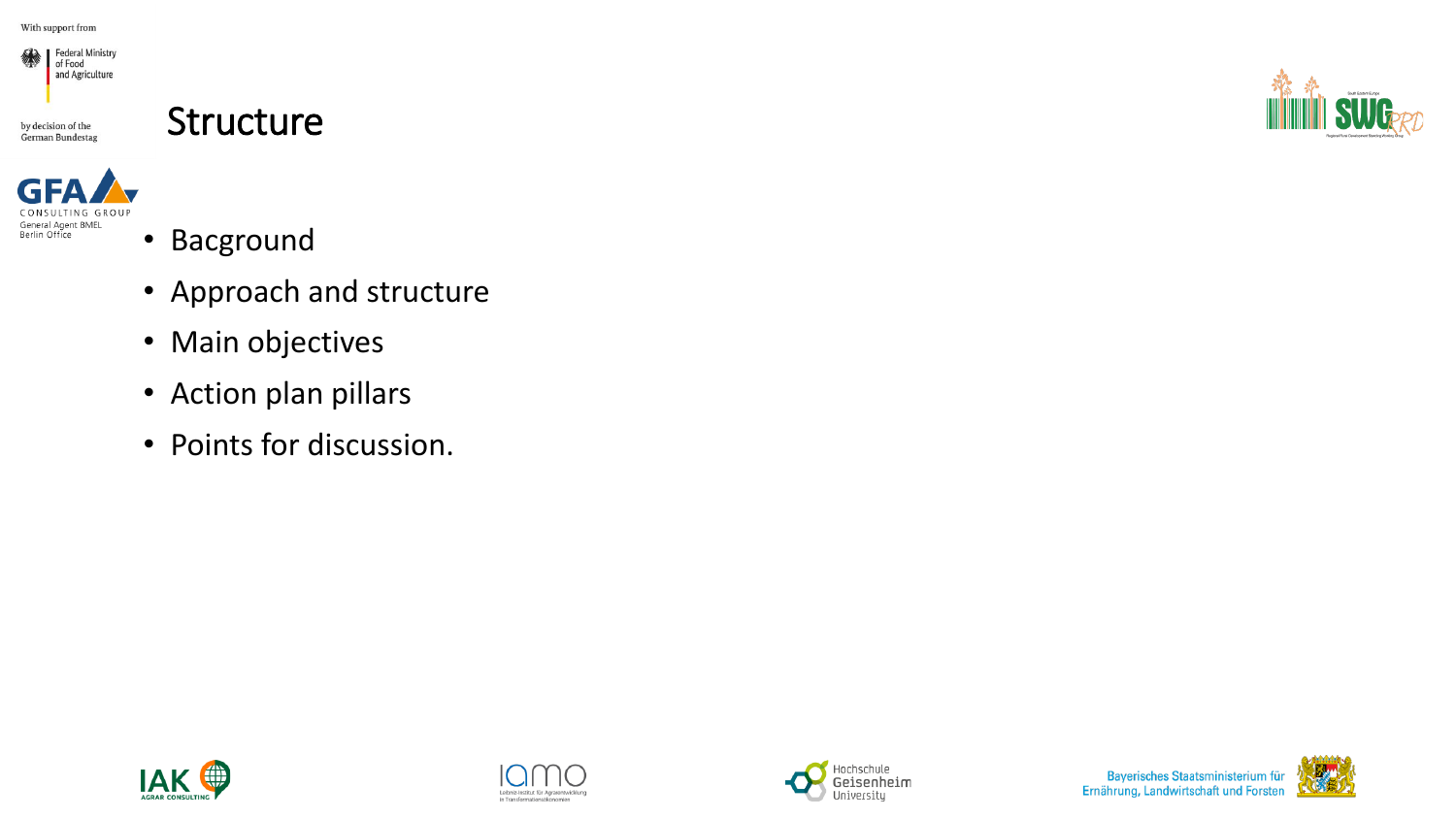

### Bacground





- The RoadMAP described the main objectives for adopting, legitimising, and developing an AKIS in Albania
- National AKIS Action Plan Albania serves for presenting sequence-based description of specific objectives and relevant actions
- The Action Plan paves the way for the preparation indication (and objectives) of a possible regional plan perspective based on a specific theme for focused interventions.







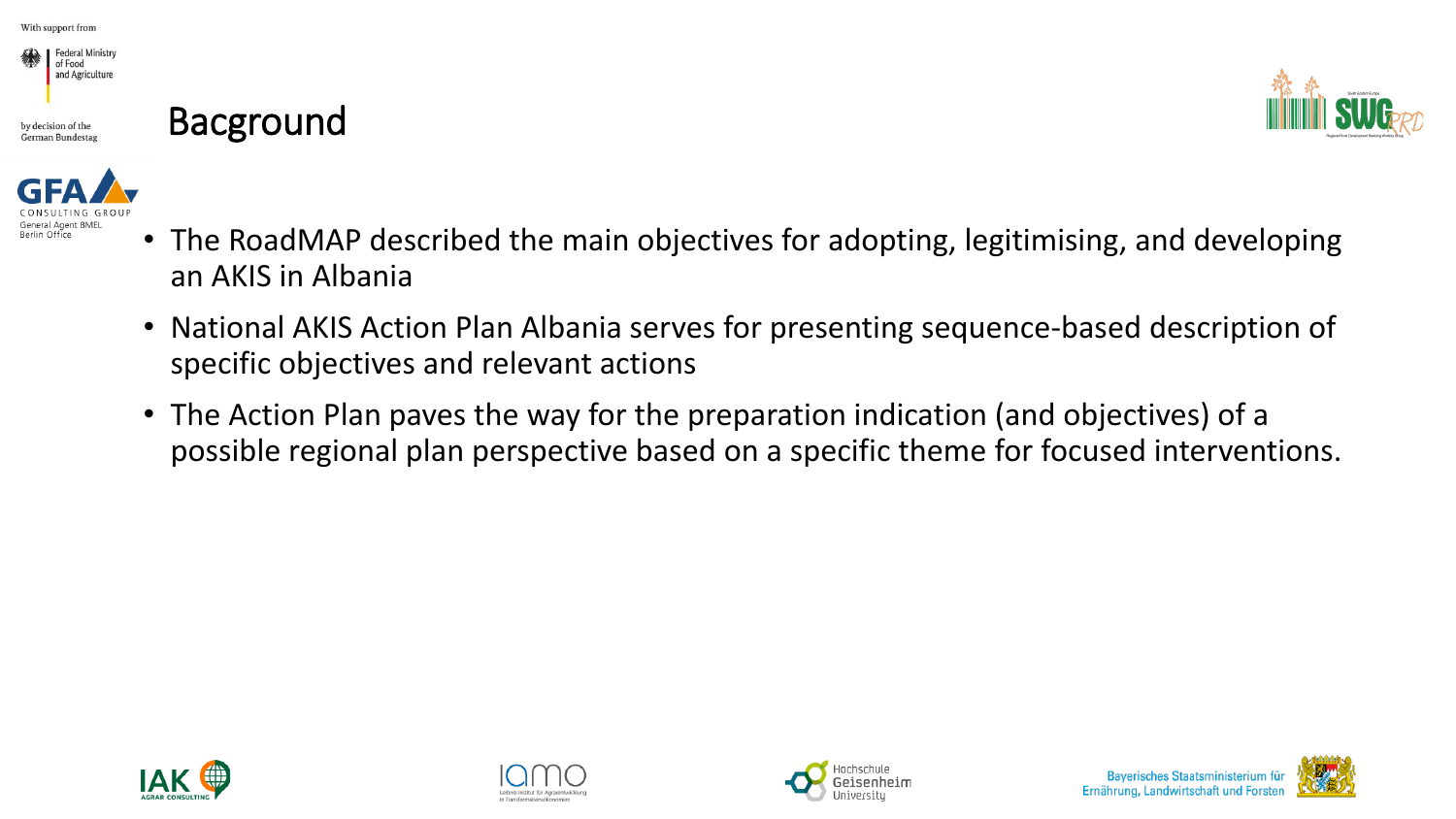Berlin Office





The main strategic objectives of AKIS are

- i. The preparation of a national strategic document on ad hoc basis on innovation and knowledge transfer in order to formalise AKIS.
- ii. Programming of the AKIS
- iii. Entitlement of a leading Agency for AKIS in order to tackle institutional fragmentation and leadership issues and
- iv. Internationalisation and integration of Albanian AKIS in the region.







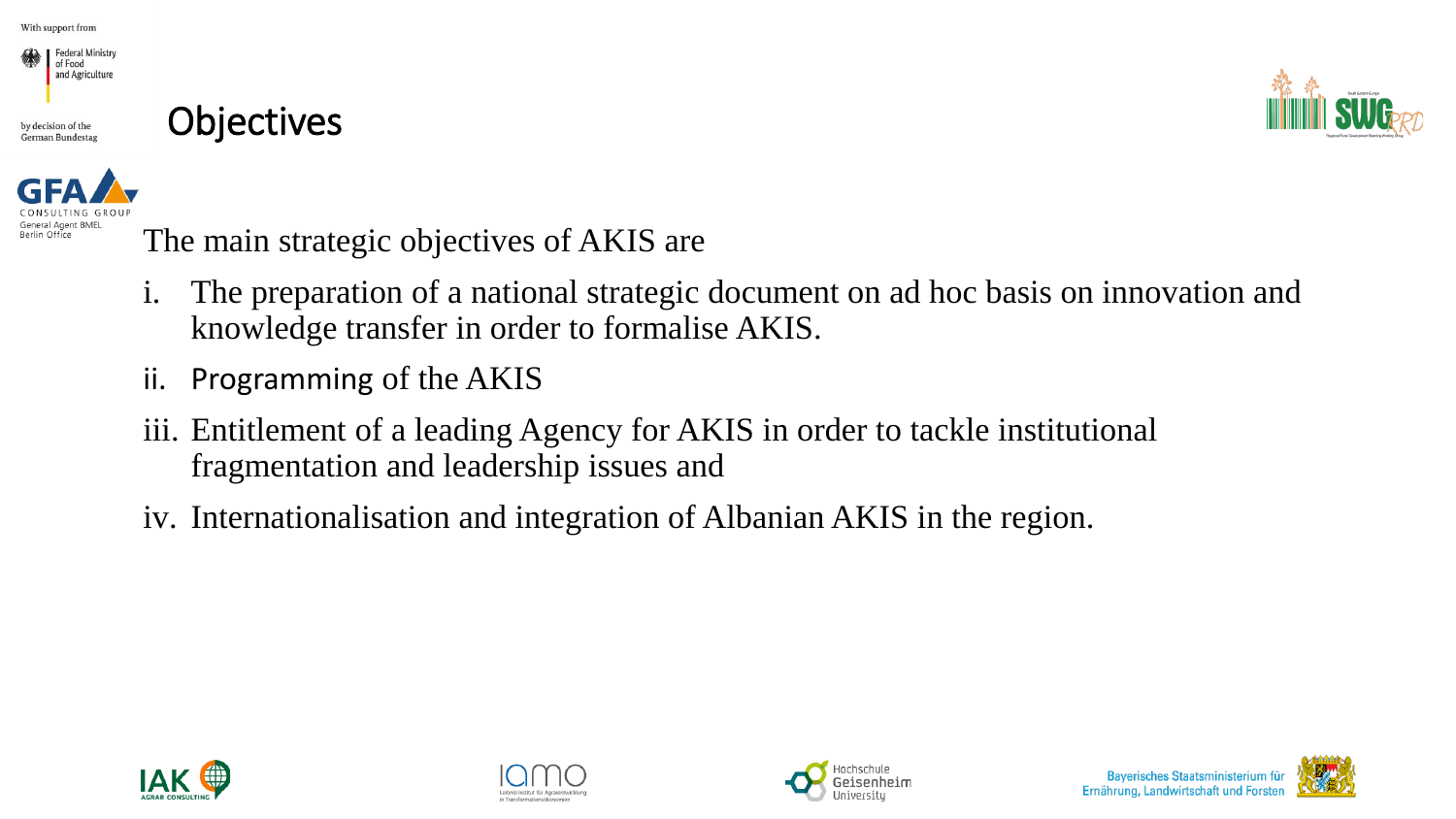

### Approach and structure





- Actions are described in terms of task dependencies, prioritize using evaluation criteria of action impact and feasibility.
- Milestones to help track achievements within the Action plan are defined.
- A separate column describes the specific tangible results planned to be delivered from the Action plan within a set timeframe.
- Resources in terms of human and financial resources are assigned, accompanied also by a detailed timeframe.
- Ranking of the tasks by identifying and prioritizing tasks using evaluation criteria of action impact and feasibility.









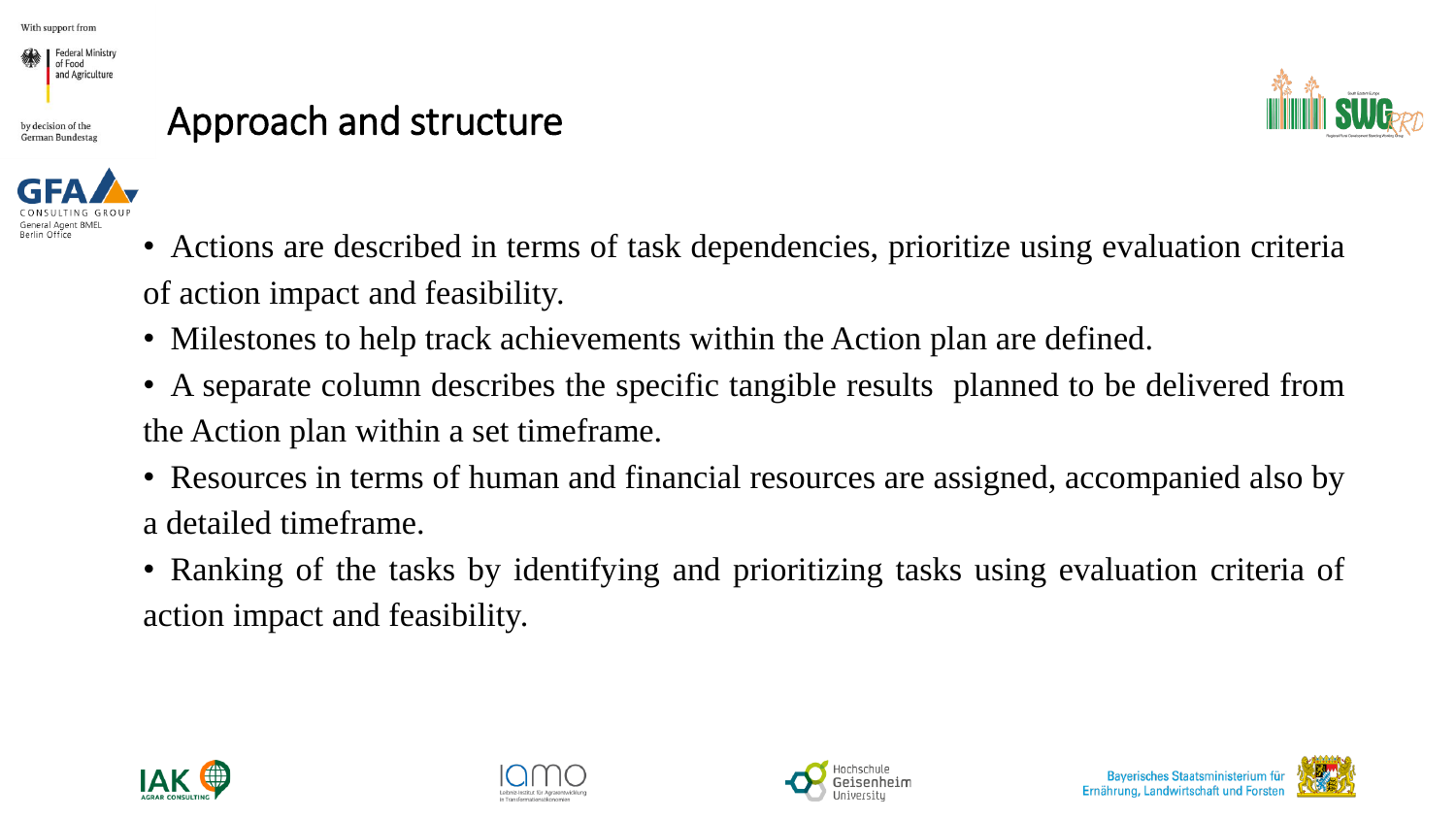

by decision of the German Bundestas

Berlin Office



Pillar 1-A national strategic document to be prepared on ad hoc basis on innovation and knowledge transfer in order to formalise



- A national strategic document should be prepared on ad hoc basis on innovation and knowledge transfer in order to formalize AKIS.
- The study should be formulated as a feasibility study with clear roles and several scenarios for legitimizing AKIS, especially the leadership part.
- Awareness and dialoguing event should be held, based on invitation of the MARD as a central agency.
- Actors should agree on the need for establishing a central agency for AKIS based on the scenarios.
- A final short synthesis can be endorsed and used as seed proposal and be for requiring legal and institutional adoption







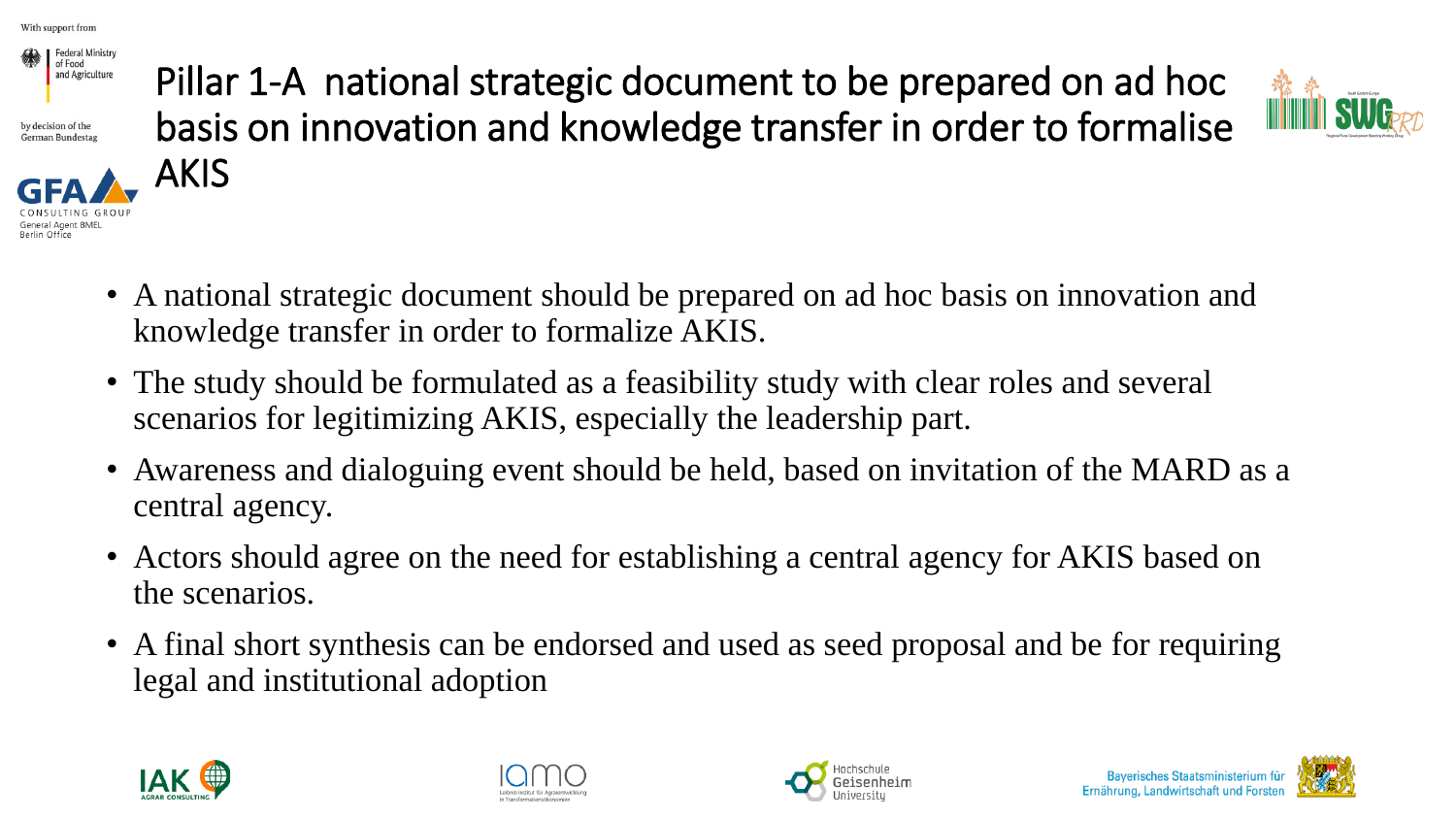| <b>Specified objectives</b>                                                                                                                        | <b>Required action</b>                                                                                                                                                                                                                                                                        | <b>Milestones</b>                                                                                                                                                                                                    | <b>Deliverables</b>                                                                                                                       | <b>Resources needed Deadline</b>                     |            | <b>Impact</b> | <b>Feasibility</b><br>$($ le $)$ | <b>Prior</b><br>ity |
|----------------------------------------------------------------------------------------------------------------------------------------------------|-----------------------------------------------------------------------------------------------------------------------------------------------------------------------------------------------------------------------------------------------------------------------------------------------|----------------------------------------------------------------------------------------------------------------------------------------------------------------------------------------------------------------------|-------------------------------------------------------------------------------------------------------------------------------------------|------------------------------------------------------|------------|---------------|----------------------------------|---------------------|
| 1. Preparation of a<br>national strategic<br>document on ad hoc<br>basis on innovation<br>and knowledge<br>transfer in order to<br>formalise AKIS. | Establish an expert<br>advisory group<br>Prepare TOR for<br>work<br>Draft a national<br>study<br>Summarise the<br>study into an<br>executive summary<br>Use scenarios and<br>$\bullet$<br>agree with<br>participants on the<br>most feasible<br>scenario.                                     | <b>Expert advisory</b><br>group established in<br>the last quarter of<br>2022<br><b>TOR defined</b><br>Draft of the<br>national study<br>finalised<br>Preparation of an<br>executive summary<br>for being circulated | Key experts<br>identified<br><b>TOR prepares</b><br>Report on the<br>national study.                                                      | MoARD,<br><b>Donors</b><br>Civil society<br>Academia | Short-term | $\mathbf{1}$  | $\mathbf{1}$                     | $\mathbf{1}$        |
| 2. Prepare an<br>awareness and<br>dialoguing event and<br>formalise a common<br>position of the<br>stakeholders.                                   | Organise an<br>awareness and<br>dialoguing event<br>Present to<br>$\bullet$<br>stakeholders and<br>collect comments<br>and agree on a the<br>concept of the<br>national strategic<br>document<br>Prepare a concept<br>note and with the<br>attached study<br>endorse to central<br>government | Awareness and<br>dialoguing event<br>organised in the<br>first quarter of<br>2023<br>National strategic<br>document for AKIS<br>endorsed the<br>second quarter of<br>2023                                            | Awareness and<br>dialogue event<br>prepared<br>Evaluation<br>forms and list<br>of participants<br>filled.<br>Strategic policy<br>document | MoARD,<br><b>Donors</b><br>Civil society<br>Academia | Short-term | 2             | $\overline{2}$                   | $\overline{2}$      |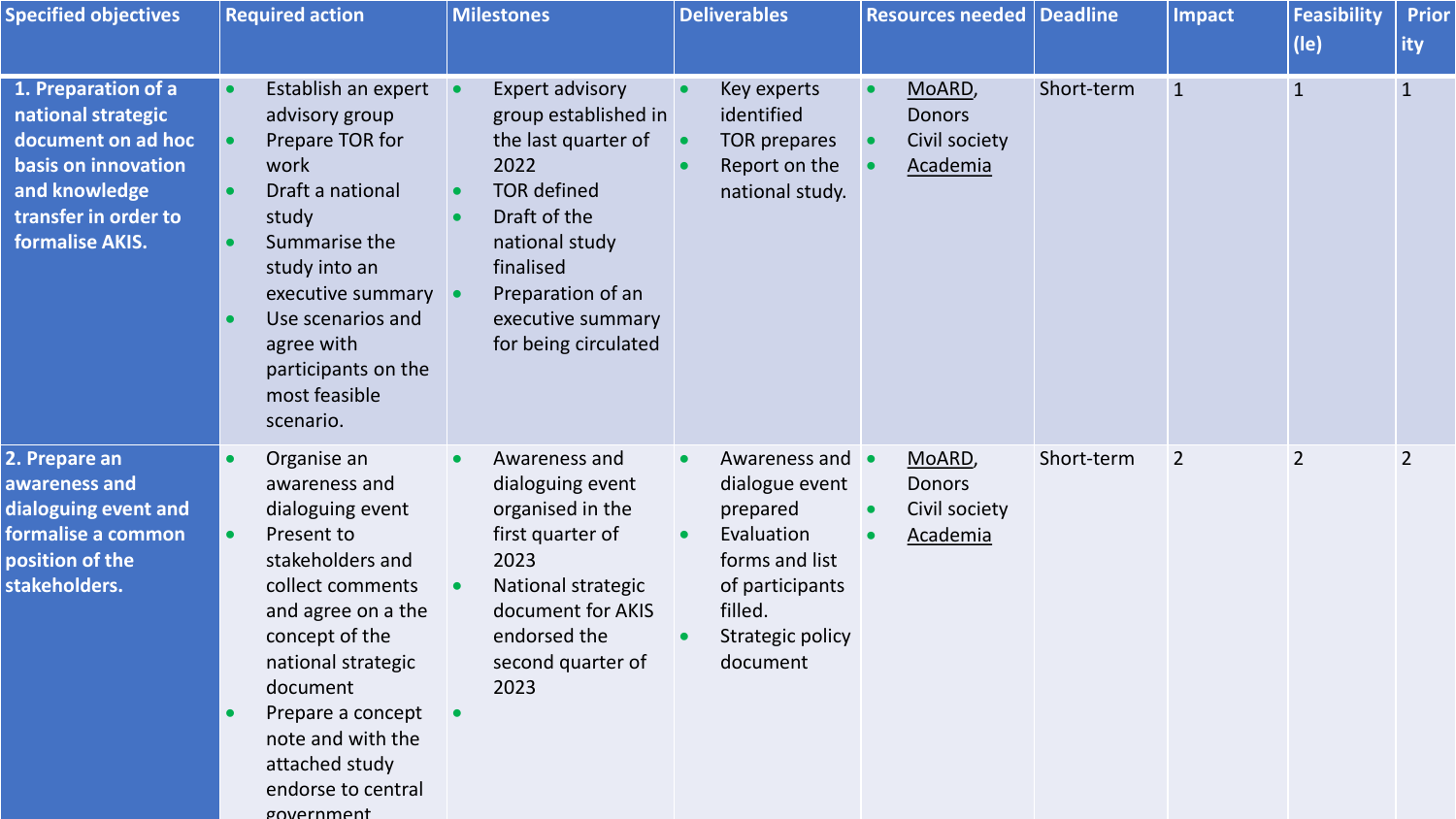

German Bundesta

### Pillar 2-Create new AKIS structures and EIP like operational groups



- A leading institution will be defined which coordinates the work of ATTCs and Universities.
- The preparation of the legal changes should be prepared based on the cooperation of regulatory bodies (mainly MoARD, and MoEF), the Ministry for Europe and Foreign Affairs (MoEFA) which are also responsible for adopting budgetary changes to centralise the budget for agricultural research.
- A multi-institutional framework will exist in within 2023 and an AKIS coordination board will be finalized within 2023 in order to tackle institutional fragmentation and leadership issues.
- The preparation of the AKIS structure should be accompanied with the preparation of the structures at local level-operational groups and create an EIP like.
- In addition, legislation for private advisory services is yet to be integrated.







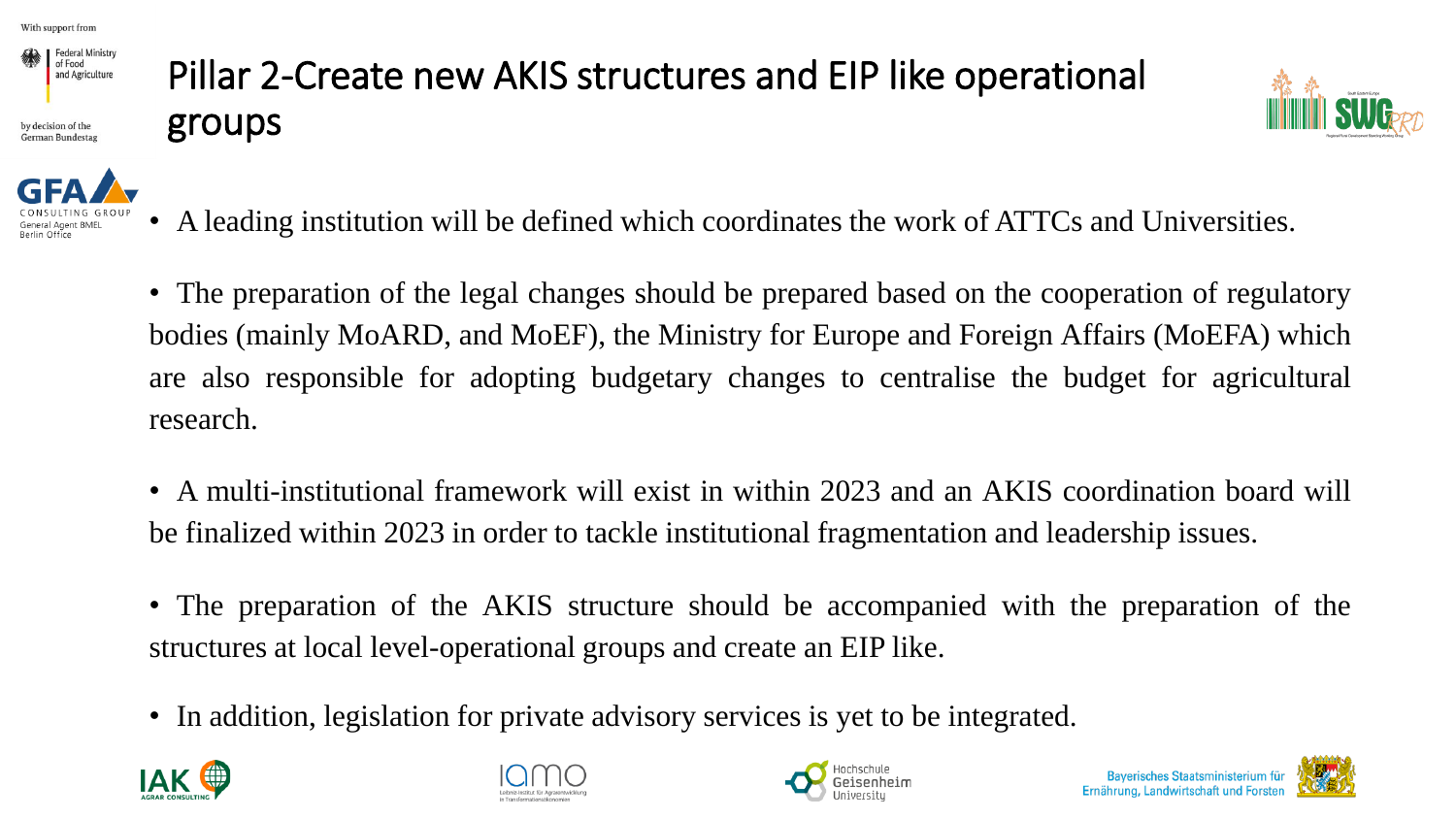| <b>Specified objectives</b>                                                                                                                                                                                                   | <b>Required action</b>                                                                                                                                                                                                                                                                        | <b>Milestones</b>                                                                                                                                                                                                           | <b>Deliverables</b>                                                                                                                                                                                                                                                                            | <b>Resources</b><br>needed                                                                                  | Deadline Impact |                | Feasibi <br>lity | <b>Prio</b><br>rity |
|-------------------------------------------------------------------------------------------------------------------------------------------------------------------------------------------------------------------------------|-----------------------------------------------------------------------------------------------------------------------------------------------------------------------------------------------------------------------------------------------------------------------------------------------|-----------------------------------------------------------------------------------------------------------------------------------------------------------------------------------------------------------------------------|------------------------------------------------------------------------------------------------------------------------------------------------------------------------------------------------------------------------------------------------------------------------------------------------|-------------------------------------------------------------------------------------------------------------|-----------------|----------------|------------------|---------------------|
| <b>3.A multi-institutional</b><br>framework will exist in<br>within 2023 and an AKIS<br>coordination board will<br>be finalised within 2023<br>in order to tackle<br>institutional<br>fragmentation and<br>leadership issues. | Create a list of<br>institutions<br>$\bullet$<br>Nominate a<br>leading agency<br>Prepare the<br>$\bullet$<br>legal base with<br>accompanied<br><b>RIA</b><br>Design a<br>$\bullet$<br>memorandum<br><b>of</b><br>understanding<br><b>Establish AKIS</b><br>$\bullet$<br>coordination<br>board | List of<br>institutions<br>drafted<br>Leading agency<br>defined<br>Memorandum<br><b>of</b><br>understanding<br>finalised<br>Legal base<br>finalised with<br><b>RIA</b><br><b>AKIS</b><br>coordination<br>board<br>nominated | List of institutions<br>Nomination of<br>leading agency<br>Memorandum of<br>understanding<br>formulated and<br>signed.<br><b>AKIS</b> coordination<br>board terms of<br>work defined<br><b>Nominate the AKIS</b><br>coordination board<br>members, terms of<br>work and TOR for<br>each member | MoARD,<br><b>Donors</b><br>Civil<br>society<br><b>Academia</b>                                              | Short-<br>term  | $\overline{2}$ | $\overline{2}$   | $\overline{2}$      |
| <b>4. Establish operational</b><br>groups and create an EIP<br>like network in order to<br>increase cooperation and<br>involve better the private<br>operators at local level.                                                | Carry a<br>$\bullet$<br>stakeholder<br>mapping and<br>identify<br>potential<br>operational<br>group<br>Formalise the<br>groups                                                                                                                                                                | Stakeholder<br>$\bullet$<br>mapping and<br>formation and<br>formalisation of<br><b>AKIS network</b><br>within second<br>quarter of 2023                                                                                     | Stakeholder analysis •<br>finalised<br>List of operational<br>groups proposed.                                                                                                                                                                                                                 | MoARD,<br><b>Donors</b><br>Civil<br>society<br><b>ATTCs and</b><br><b>ANES</b><br><b>Academia</b><br>Donors | Short-<br>term  | 3              | 3                | 3                   |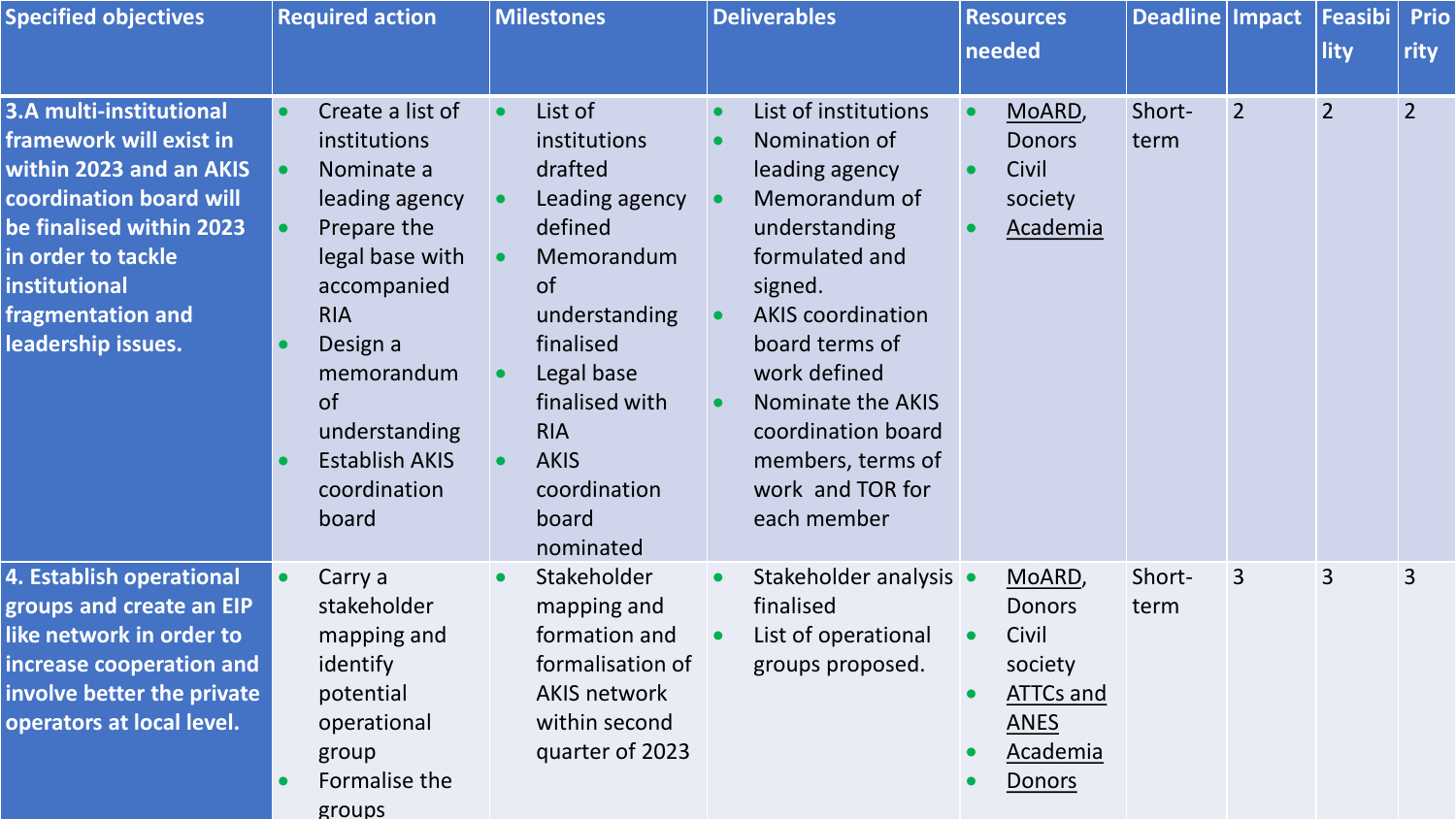

by decision of the German Bundesta



Pillar 3: Improve services to comply with demand by providing capacity building, introducing ICT components and implementing specific budgetary measures

- Prepare the legal certification of the private advisers role and terms of work.
- Identification and definition of the list of private advisers groups to be enacted by an association of private advisors (in the form of nongovernmental non for profit entity).
- ICT based platform should be prepared for supporting the exchange of information and the recognition of the entity.
- Capacity building activities should be carried in order to create advisors' profile, train and increase governing capacity of the Association and also prepare the terms of work for the private advisors.
- Budgetary measure should be designed by using partly (without clashing) the previous funding used for ATTCs and other research institutions in the agriculture sector.
- Orient private advisory services to the already prepared EIP network and use budgetary measure based on competing criteria.







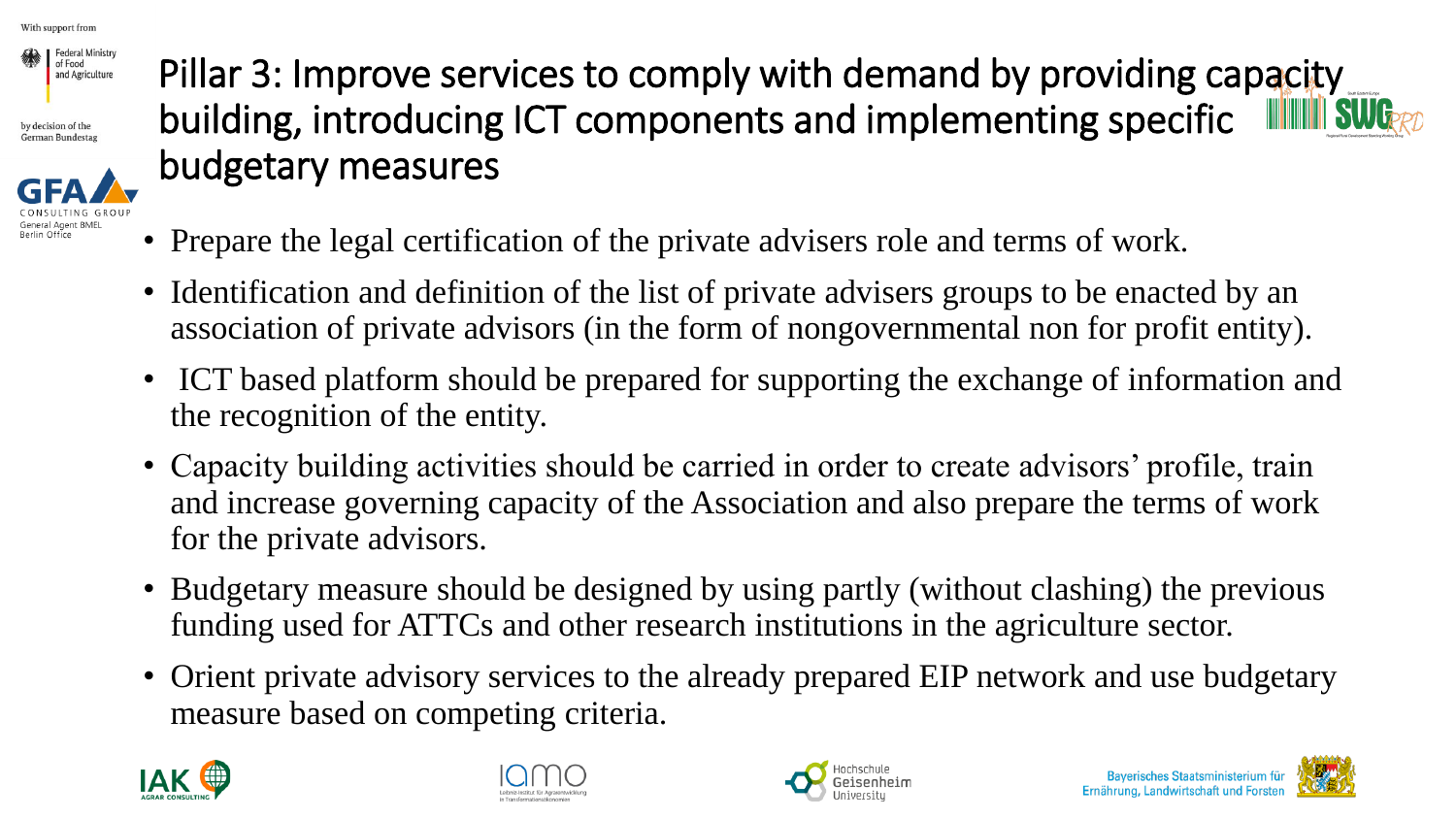| $\mathsf{d}$                                                  | <b>Specifie   Required action</b>                                                                                                                                                             | <b>Milestones</b>                                                                                                                                                      | <b>Deliverables</b>                                                                                                 | <b>Resources Deadli</b><br>needed                                                               | ne             | <b>Imp</b><br>act | Feasibi<br>lity | Pri<br>orit<br>$\overline{\mathbf{V}}$ |
|---------------------------------------------------------------|-----------------------------------------------------------------------------------------------------------------------------------------------------------------------------------------------|------------------------------------------------------------------------------------------------------------------------------------------------------------------------|---------------------------------------------------------------------------------------------------------------------|-------------------------------------------------------------------------------------------------|----------------|-------------------|-----------------|----------------------------------------|
| 5.<br><b>Integrat</b><br>e<br>private<br>advisors o<br>in the | Define legally the role and<br>function of private advisors<br>Establish the association of<br>private advisors<br>Create a list of adviser groups<br>to be merged with operational<br>groups | Legal base for advisory<br>$\bullet$<br>services finalised<br><b>Association of advisers</b><br>established<br>Pool of advisors with<br>respective curricula<br>listed | List of advisers<br>prepared<br>List of advisers<br>diffused in a portal.                                           | <b>MoAR</b><br>D,<br>ATTC,<br><b>ANES</b><br>Donor<br>S,<br>Civil<br>society<br>Associ<br>ation | Short-<br>term | $\overline{2}$    | 6               | $\overline{4}$                         |
|                                                               | Prepare terms of work for<br>advisors and develop<br>innovation support services<br>including innovation brokering,<br>facilitation and innovation<br>tools                                   | Terms of work and list of •<br>$\bullet$<br>services formulate and<br>tailor made by type of<br>advisors.                                                              | Terms of work<br>prepared<br>Annual package of<br>activities designed                                               | MoAR Short-<br>D,<br>Donor<br>$S_{1}$                                                           | term           | $\overline{4}$    | 4               | 4                                      |
|                                                               | Design a package of training<br>with focus on core problems<br>Prepare training of trainers<br>Create long term programme<br>of education.                                                    | Training material and<br>$\bullet$<br>programs formulate<br>within 2025                                                                                                | Training package<br>finalised and diffused<br>Training of trainers<br>implemented and<br>evaluation forms<br>filled | MoAR Short-<br>D and<br>Donor<br>$\overline{S}$                                                 | term           | 4                 | $\overline{4}$  | $\overline{4}$                         |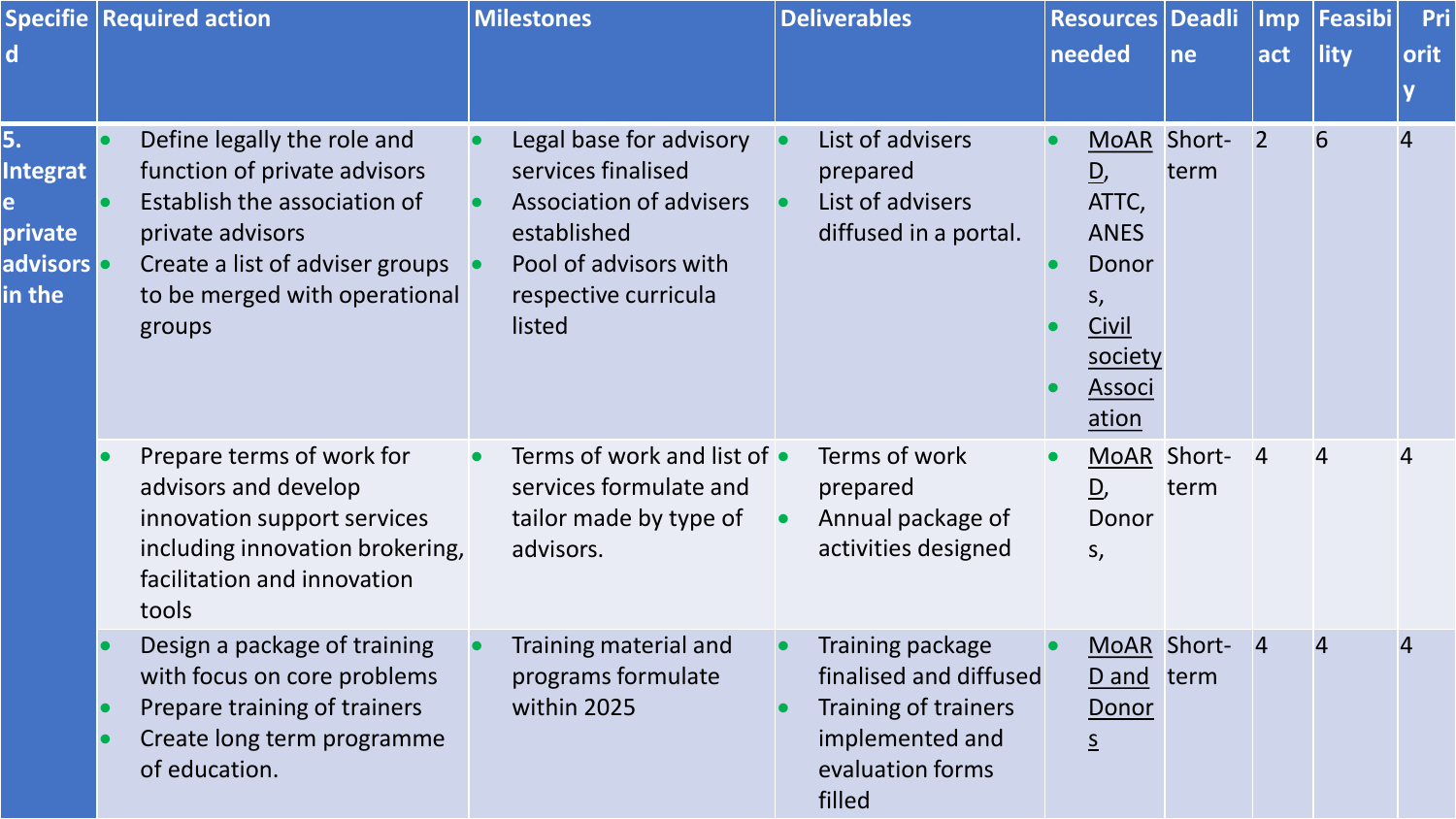| $\mathsf{d}$                                                     | <b>Specifie   Required action</b>                                                                                                                                         | <b>Milestones</b>                                                                                                                                                                                           | <b>Deliverables</b>                                                                  | <b>Resources Deadli</b><br>needed                                          | ne             | <b>Imp</b><br>act | Feasibi<br>lity | Pri<br>orit<br>$\mathbf v$ |
|------------------------------------------------------------------|---------------------------------------------------------------------------------------------------------------------------------------------------------------------------|-------------------------------------------------------------------------------------------------------------------------------------------------------------------------------------------------------------|--------------------------------------------------------------------------------------|----------------------------------------------------------------------------|----------------|-------------------|-----------------|----------------------------|
| 6.<br><b>Establis</b><br>h ICT<br>platfor<br>m                   | Use ICT tools for raising the<br>information flows and reduced<br>institutional divisions<br>Prepare videos and short<br>materials to raise education<br>and information. | ICT space created within $\bullet$<br>2024                                                                                                                                                                  | ICT platform<br>established<br>ICT platform<br>populated with<br>information inputs. | <b>ATTCs</b><br>and<br><b>ANES</b><br>Acade<br>mia<br>Donor                | Short-<br>term | 5                 | $\overline{3}$  | 4                          |
| 7.<br>Provide<br>support<br>measure                              | Prepare a national budgetary<br>measure for ARDPF for<br>supporting operational groups •                                                                                  | <b>Budgetary measure</b><br>$\bullet$<br>prepared<br>Criteria are prepared<br>and introduced in the<br><b>ARDPF</b> programme<br>Separate budgetary<br>voice defined<br>Call opened s pilot<br>within 2024. | National budgetary<br>measure drafted<br>Criteria defined<br>$\bullet$               | MoAR Mid-<br>D,<br>ARDA,<br>NAGE,<br>Civil<br>society<br><b>DG</b><br>Agri | term           | $\overline{2}$    | 7               | 4.5                        |
| 7.<br><b>Implem</b><br>ent the<br>budgeta<br>ry<br><b>SUBRAN</b> | Prepare open calls for<br><b>Operational Groups</b>                                                                                                                       | Open calls carried in<br>$\bullet$<br>2025.                                                                                                                                                                 | Call opened using<br>Pilot financing by GIZ                                          | <b>ARDA</b><br>and<br>GIZ                                                  | Mid<br>term    | $\overline{2}$    | 7               | 4.5                        |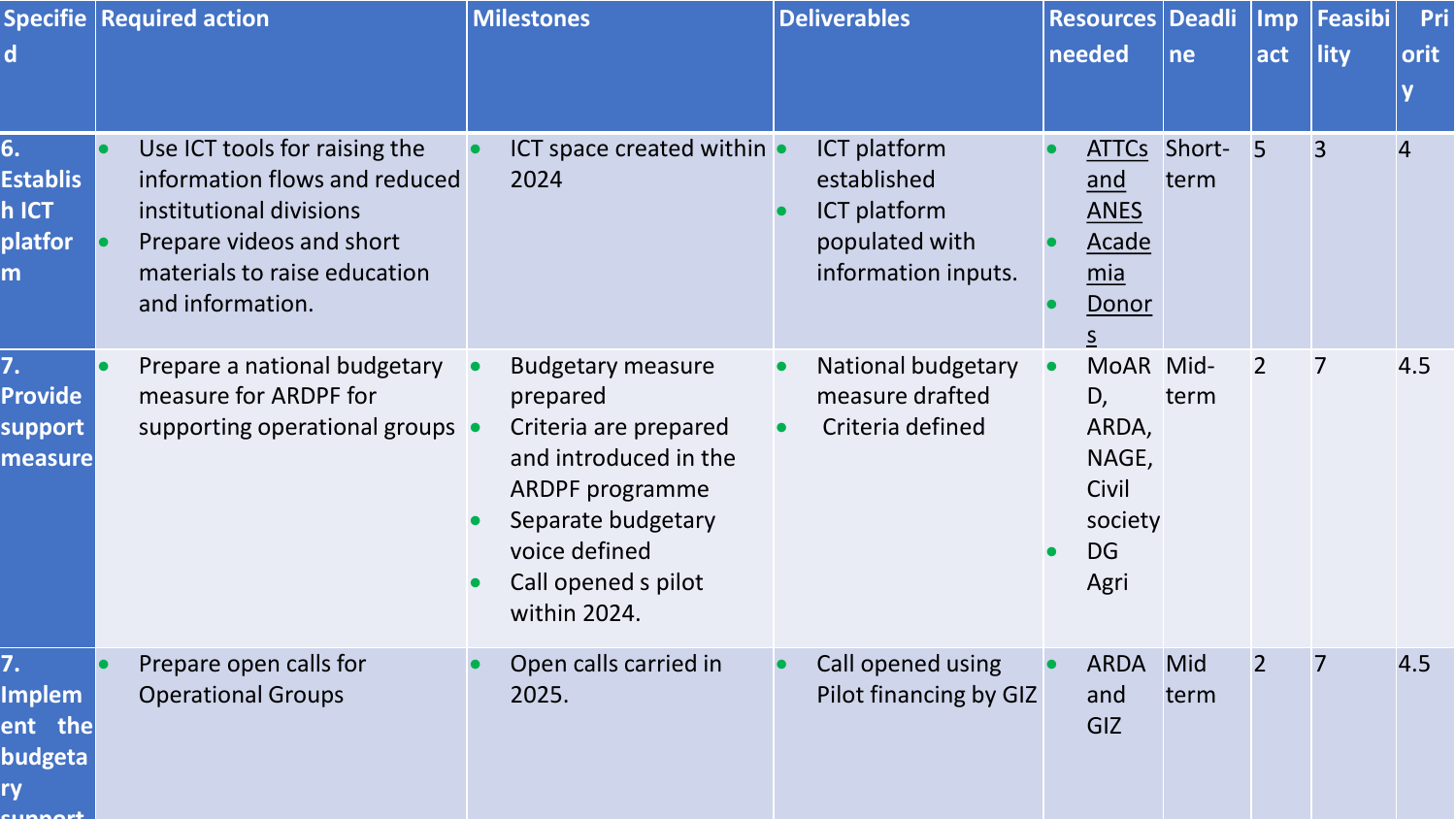

German Bundest

## Pillar 4: Internationalisation and integration of Albanian AKIS in the region.



- The fourth objective facilitates the integration of the National Action plan on a regional plan perspective.
- Regions which share boundaries with other countries, conditions for creation of crosscountry support facility are planned.

#### **Summarised option**

- Regions: Korca and Shkoder have ATTCs
- Topics: climate change and green agenda.
- Sectors: dairy and wine sector can be the sector for which exist also an internal demand, meaning that forces of development are linked with internal forces of trade rather than exporters strength.
- Further efforts should be done to extend Operational Group created in the targeted crossborder areas for enhancing activities of common interest.







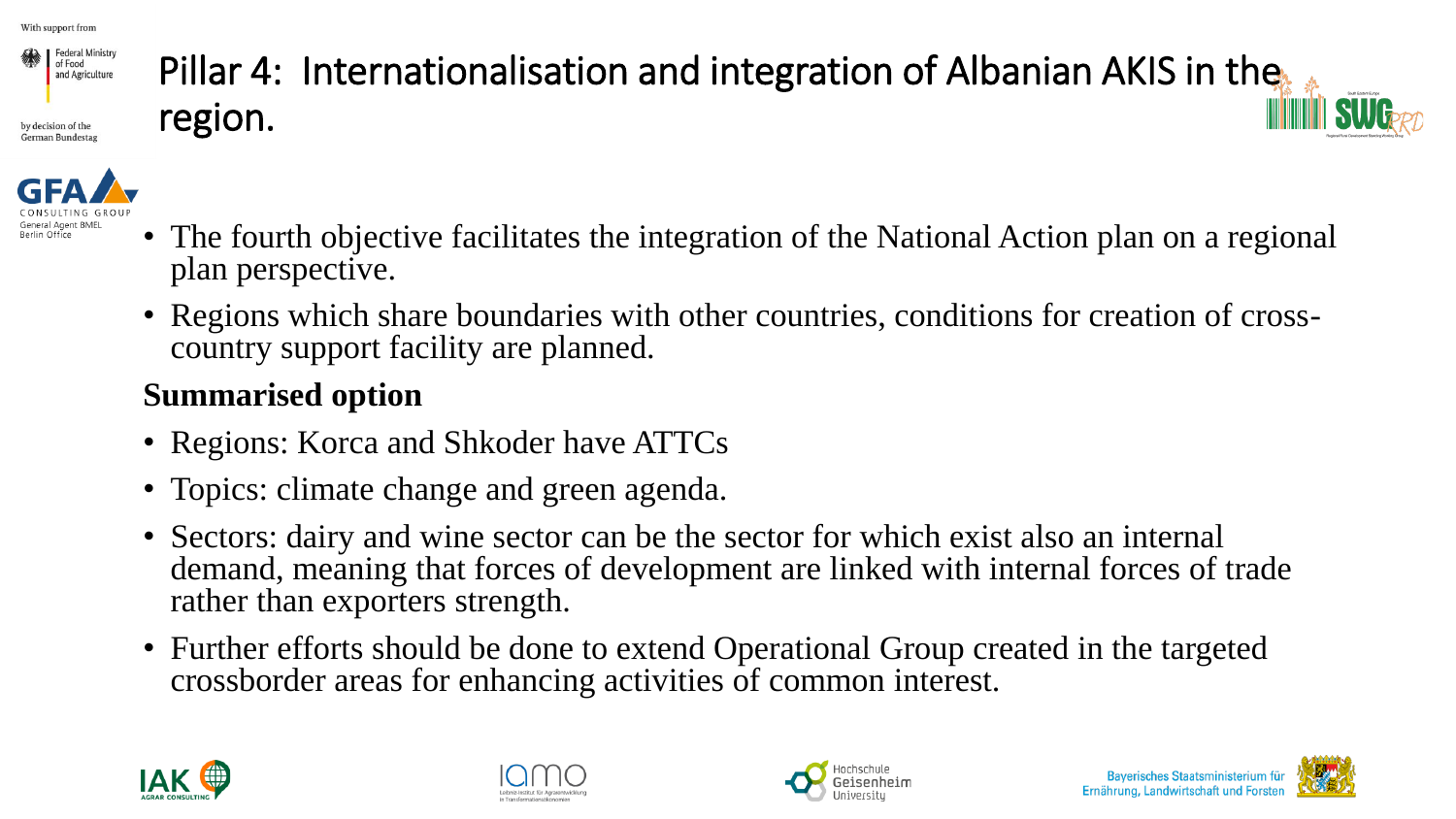| <b>Specified</b><br>objectives                                                                                                      | <b>Required action</b>                                                                                                                                                                                                                     | <b>Milestones</b>                                                                                                                                      | <b>Deliverables</b>                                         | <b>Resources</b><br>needed                                                           | <b>Deadline</b> | <b>Impact</b> | <b>Feasibilit</b><br>$ y $ (le) | <b>Prio</b><br>rity |
|-------------------------------------------------------------------------------------------------------------------------------------|--------------------------------------------------------------------------------------------------------------------------------------------------------------------------------------------------------------------------------------------|--------------------------------------------------------------------------------------------------------------------------------------------------------|-------------------------------------------------------------|--------------------------------------------------------------------------------------|-----------------|---------------|---------------------------------|---------------------|
| 8.<br>the<br><b>Prepare</b><br>for<br>conditions<br>creation of cross-<br>country<br>support<br>facility.                           | <b>Feasibility study •</b><br>for the<br>preparation of<br>crossborder<br>model<br>Prepare the<br>terms of work<br>for the<br>conditions,<br>working<br>objectives and<br>organisaiton<br>patterns of a<br>croscountry<br>support facility | Modle prepared •<br>based on two<br>options on each<br>side of the<br>border<br>Funding to be<br>applied for CBI<br><b>TOR prepared</b><br>within 2025 | <b>TOR</b> and<br>organisation<br>al<br>framework<br>design | SWG and<br><b>Ministries</b>                                                         | Mid term        | 5             | 7                               | 6                   |
| 9. Create regional •<br><b>AKIS framework to</b><br>respond<br>to<br>regional concerns<br>such<br>those<br>as<br>related to climate | Sign a<br>memorandum<br><b>of</b><br>understanding<br>between<br><b>Ministries</b>                                                                                                                                                         | Memorandum<br>signed within<br>2025                                                                                                                    | Memorand<br>$\bullet$<br>um of<br>understandi<br>ng draft   | SWG and<br><b>Ministries</b><br>Academia<br>Civil<br>$\bullet$<br>society<br>DG Agri | Mid term        | 5             | $\overline{7}$                  | 6                   |